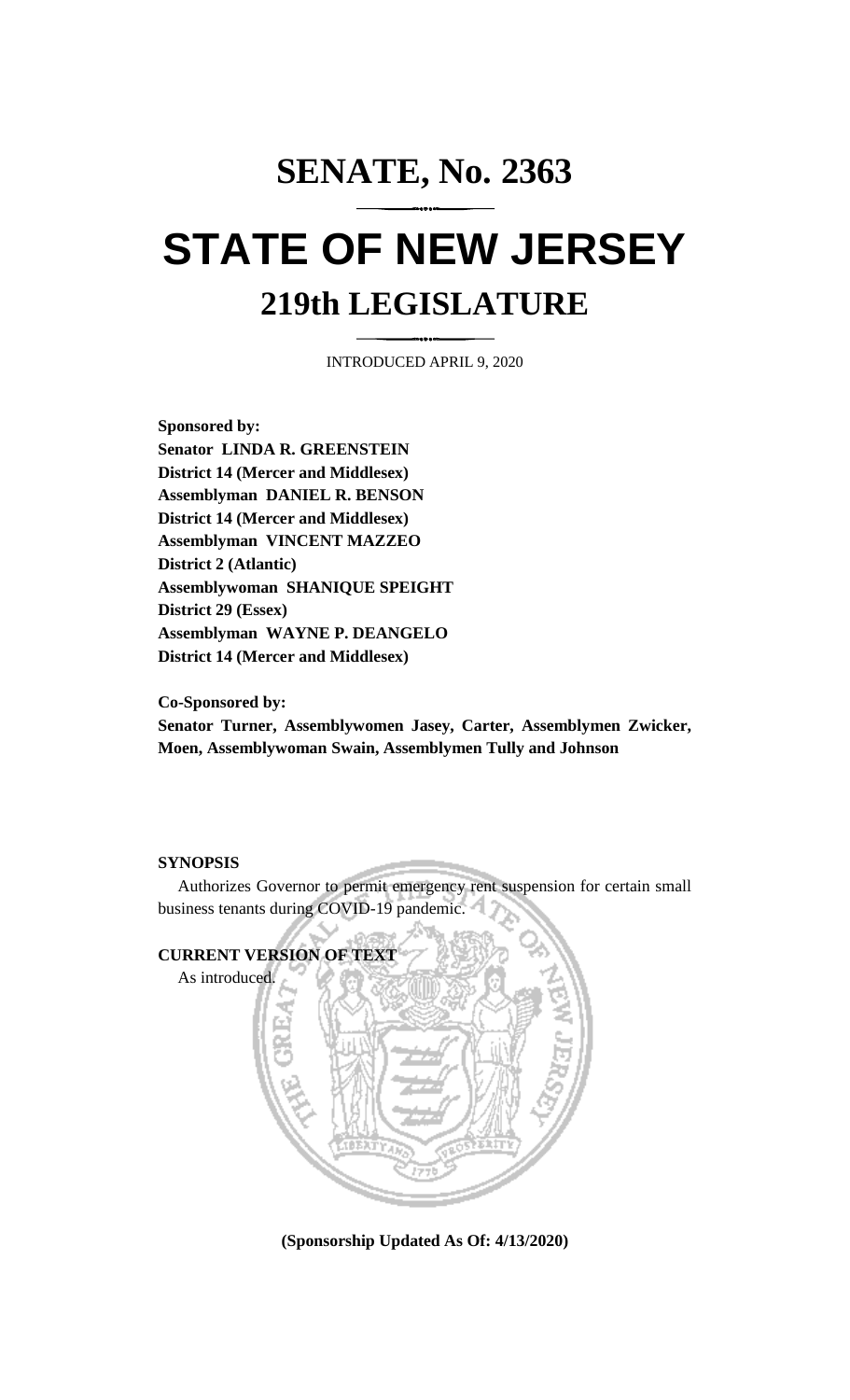**AN ACT** establishing protections for certain small business tenants during COVID-19 pandemic.

 **BE IT ENACTED** *by the Senate and General Assembly of the State of New Jersey:*

 1. a. Notwithstanding any other law, ordinance, rule or regulation to the contrary, while a public health emergency, pursuant to the "Emergency Health Powers Act," P.L.2005, c.222 (C.26:13-1 et seq.), or a state of emergency, pursuant to P.L.1942, c.251 (C.App.A.9-33 et seq.), or both, has been declared by the Governor in response to the COVID-19 pandemic, and is in effect, the Governor may issue an executive order to declare that a distressed small business tenant may assert an emergency rent suspension.

 b. (1) A rent suspension executive order shall indicate the length of time, not to exceed three months, that an emergency rent suspension may remain in effect, which period shall commence upon notification from the distressed small business tenant to the landlord, or to an agent of the landlord, that the tenant is asserting an emergency rent suspension. A rent suspension executive order shall indicate the acceptable methods of delivery of the notification. This act shall not prohibit a distressed small business tenant from requesting, or prevent a landlord from providing, rent relief of longer than three months.

 (2) A rent suspension executive order shall include a schedule of repayment that shall apply to an emergency rent suspension. The schedule of repayment shall authorize a distressed small business tenant to repay the amount left unpaid, due to the emergency rent suspension, over the course of six to nine months, beginning on the first day of the second month next following the end of both the state of emergency and public health emergency declared pursuant to subsection a. of this section.

c. The rent suspension executive order shall direct:

 (1) the appropriate executive branch departments and agencies to notify the State's small business and commercial rental communities of the emergency rent suspension provisions of this act; and

 (2) the generation of any materials, on the most appropriate State Internet websites, necessary for the implementation of the rent suspension executive order.

 d. A landlord shall not file an eviction action against a distressed small business tenant for rent that the tenant does not pay in accordance with the tenant's assertion of an emergency rent suspension.

 e. A rent suspension executive order may designate as an unlawful practice, pursuant to the New Jersey consumer fraud act,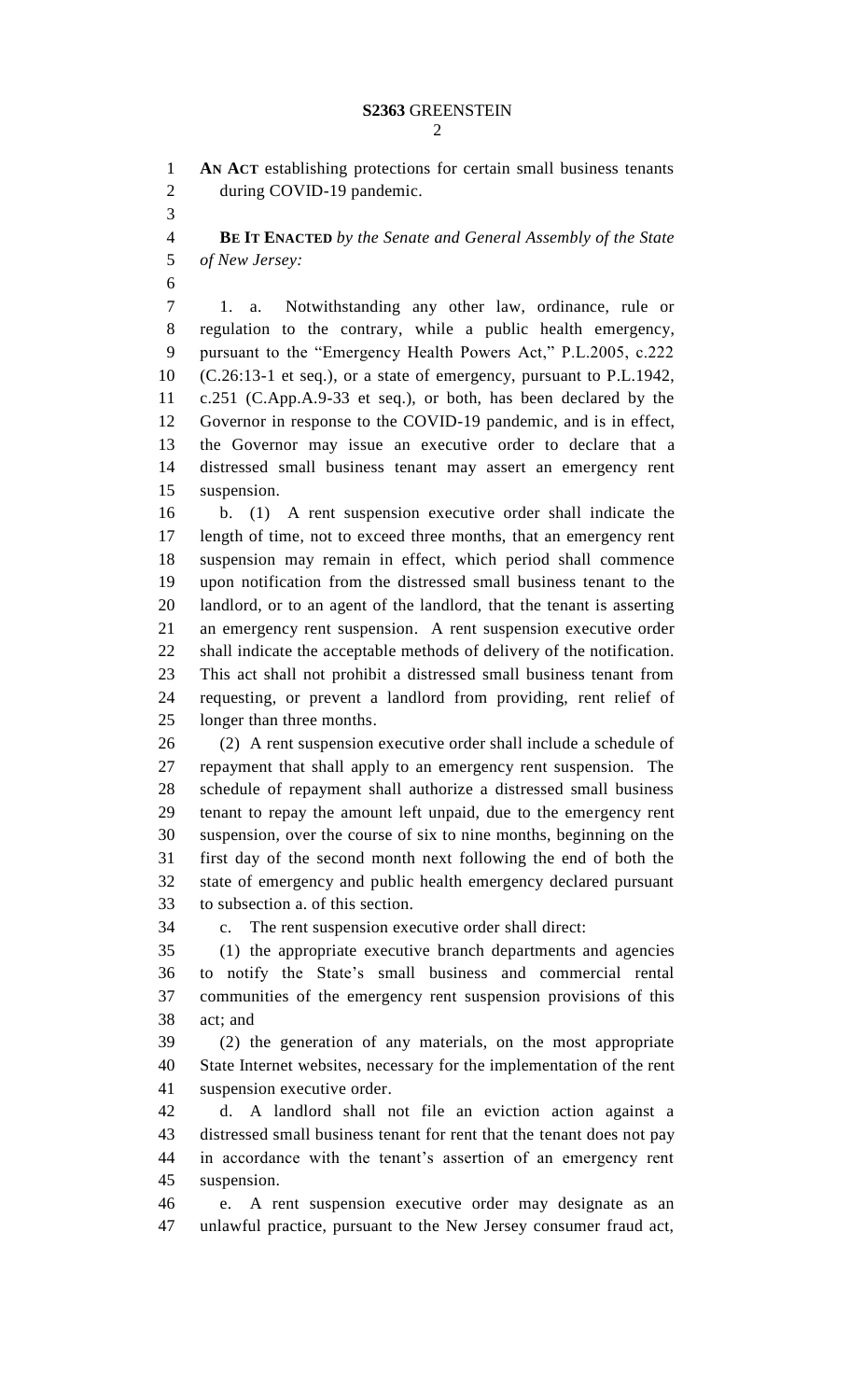P.L.1960, c.39 (C.56:8-1 et seq.), either or both of the following actions: (1) an eviction action filed by a landlord for rent that a distressed small business tenant leaves unpaid in accordance with the tenant's assertion of an emergency rent suspension; and (2) an intentional misrepresentation by a tenant of the tenant's economic circumstance, made in an attempt to obtain an emergency rent suspension. f. As used in this section: "COVID-19" means the coronavirus disease 2019, as announced by the World Health Organization on February 11, 2020, and first identified in Wuhan, China. "Distressed small business tenant" means, unless adjusted by the rent suspension executive order, a business that: (1) employed 50 persons or fewer on February 10, 2020; (2) leases real property for non-residential purposes; and (3) as a result of the COVID-19 pandemic, does not have monthly revenue that exceeds 80 percent of the tenant's reasonable expectations of monthly revenue during the same season prior to the COVID-19 pandemic. "Emergency rent suspension" means a temporary recess on rent payments by a distressed small business tenant. "Rent suspension executive order" means an executive order issued pursuant to subsection a. of this section. 2. This act shall take effect immediately. STATEMENT This bill would authorize the Governor to permit emergency rent suspensions for small business tenants who are economically distressed due to the COVID-19 pandemic. This bill would provide that, while a public health emergency or a state of emergency is declared by the Governor and is in effect, in response to the COVID-19 emergency, the Governor may issue a rent suspension executive order to provide that a distressed small business tenant, as defined by the bill, may assert an emergency rent suspension, meaning a period of time during which rent payment obligations would not be paid. An emergency rent suspension would commence upon notification from the distressed small business tenant to the landlord, or the landlord's agent, that the tenant is asserting an emergency rent suspension. The rent suspension executive order would indicate the length of time, not to exceed three months, that an emergency rent suspension may remain in effect. A rent suspension executive order would include a schedule of repayment that would apply to an emergency rent suspension. The